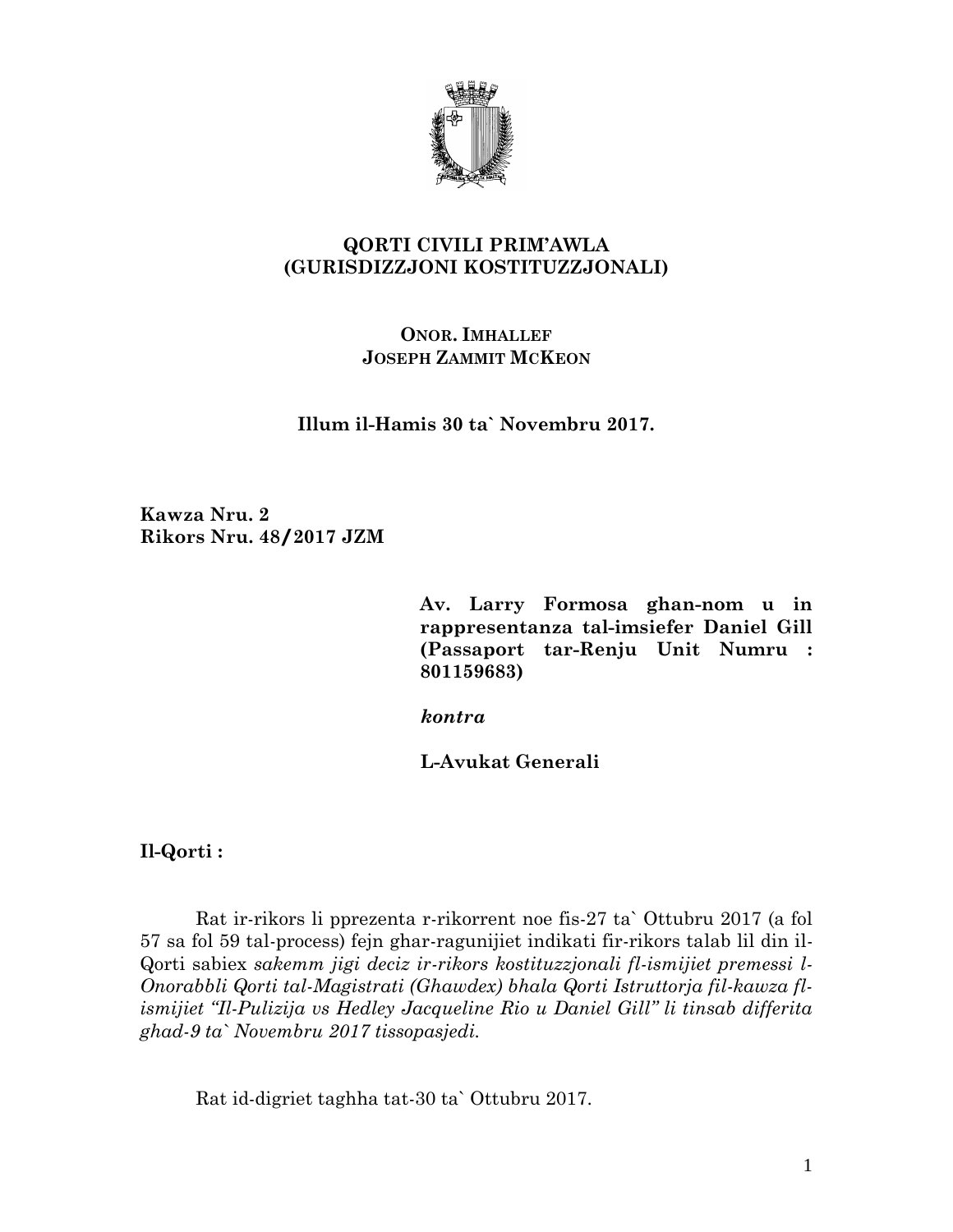Rat ir-risposta li pprezenta l-Avukat Generali fis-6 ta` Novembru 2017.

Rat id-digriet taghha tal-10 ta` Novembru 2017.

Rat il-verbal tal-udjenza tal-14 ta` Novembru 2017.

Rat l-att li pprezenta l-intimat fl-istess udjenza.

Rat id-digriet li tat fl-istess udjenza fejn halliet ir-rikors ghal provvediment ghal-lum.

Rat l-atti tal-kawza sal-lum.

## **Ikkunsidrat :**

Ir-rikorrent noe qed jitlob lil din il-Qorti sabiex taghti *interim measure.* Effettivament li qed jintalab mir-rikorrent noe huwa illi din il-Qorti taghti ordni lill-Qorti tal-Magistrati (Ghawdex) bhala Qorti Istruttorja sabiex sakemm tkun deciza l-kawza odjerna tissoprasjedi fil-kawza fl-ismijiet *Il-Pulizija vs Hedley Jacqueline Rio u Daniel Gil.*

Il-Qorti tirreferi ghall-"**Factsheet - Interim measures**" tal-ECHR ghal Jannar 2013 fejn wara li ssir riferenza ghar-Rule 39 tar-Rules of Court tal-ECHR tghid illi :

*Interim measures are urgent measures which, according to the Court's well-established practice, apply only where there is an imminent risk of irreparable harm. Such measures are decided in connection with proceedings before the Court without prejudging any subsequent decisions on the admissibility or merits of the case in question. In the majority of cases, the applicant requests the suspension of an expulsion or an extradition. The Court grants such requests for an interim measure only on an exceptional basis, when the applicant would otherwise face a real risk of serious and irreversible harm …* 

In practice, interim measures are applied only in a limited number of *areas and most concern expulsion and extradition. They usually consist in a suspension of the applicant's expulsion or extradition for as long as the*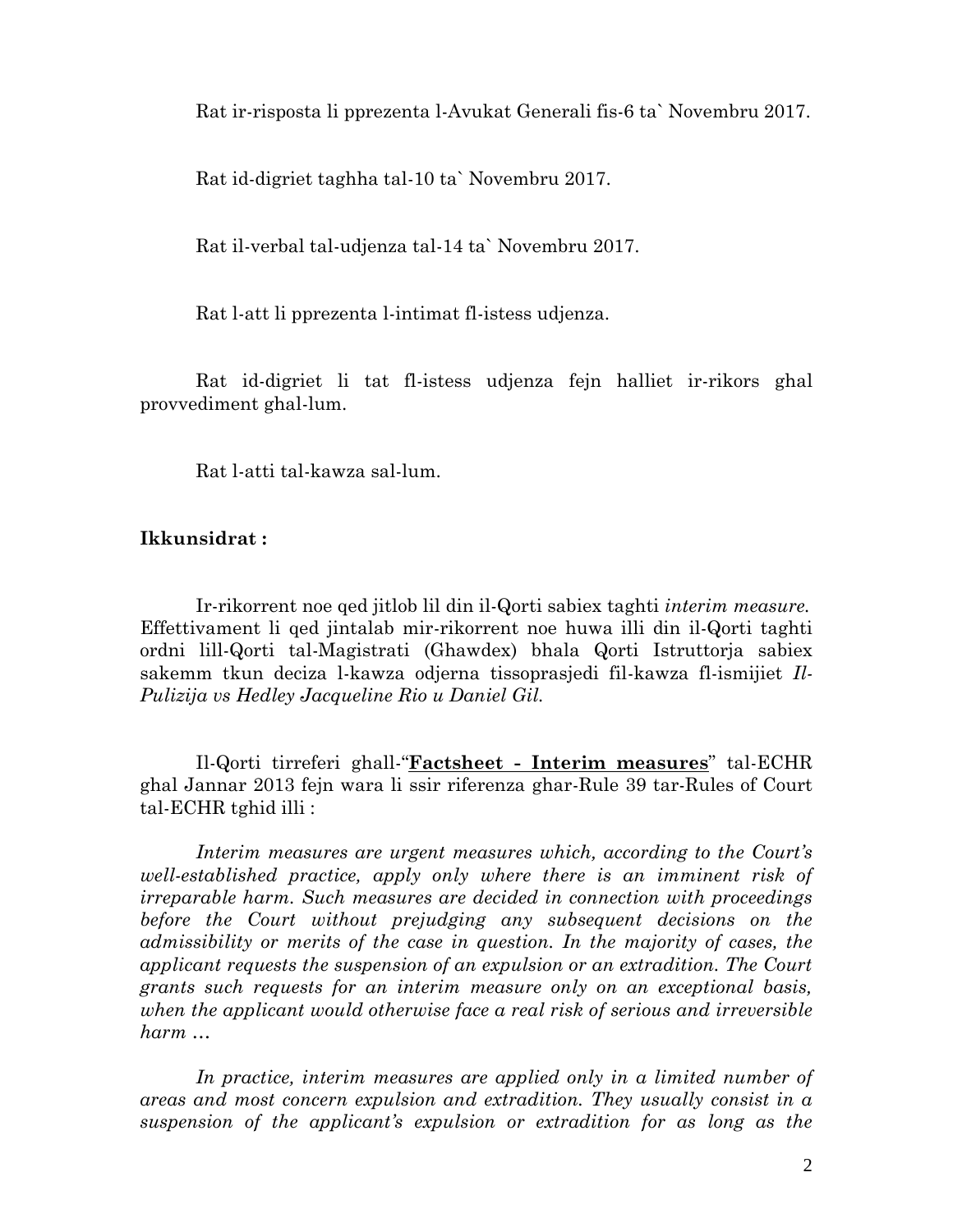*application is being examined. The most typical cases are those where, if the expulsion or extradition takes place, the applicants would fear for their lives (thus engaging Article 2 of the Convention) or would face ill-treatment prohibited by Article 3 (prohibition of torture or inhuman or degrading treatment). More exceptionally, such measures may be indicated in response to certain requests concerning the right to a fair hearing (Article 6 § 1) and the right to respect for private and family life (Article 8).*

Skont il-*Factsheet, interim measure* hija procedura minnha nnfisha eccezzjonali. Tinghata biss fil-kazi fejn tirrizulta *an imminent risk of irreparable harm.* Eccezzjonalment biss, f'mizura li minnha stess diga' hija eccezzjonali, tigi applikata fil-kaz ta` l-allegati vjolazzjonijiet tal-artikoli tal-Konvenzjoni Ewropea ghall-Protezzjoni tad-Drittijiet tal-Bniedem u tal-Libertajiet Fondamentali citati mir-rikorrent noe bhala bazi tal-istanza tieghu fil-kawza odjerna.

Fil-pag 20 et seq tal-ktieb "**A Practitioner`s Guide to the European Convention on Human Rights**" (4th Edition – Sweet & Maxwell) Karen Reid izzid id-doza tas-sinjifikat reali ta` *an imminent risk of irreparable harm*  meta tghid :-

*As a general practice, measures* (riferibbilment ghal *interim relief*) *are applied only where there is an apparent real and imminent risk of irreparable harm to life and limb … While the procedure has been invoked in respect of other types of cases e.g. adoption of children, which may be arguably be of an irreparable nature, r.39*  (riferribbilment ghar-Rule 39 tar-Rules of Court tal-ECHR) *has not been applied save in a few exceptional cases.* 

Fil-premessi tar-rikors tieghu, ir-rikorrent noe jaccenna ghal *hsara rrimedjabbli.*

Minkejja dak li jinghad mir-rikorrent noe fir-rikors tieghu sabiex jiggustifika t-talba ghall-ghoti ta` *interim measure,* din il-Qorti mhijiex konvinta illi l-prosegwiment tas-smigh tal-kawza citata mir-rikorrent noe (*supra*) iwassal ghal *an imminent risk of irreparable harm* jew addirittura ghal *an apparent real and imminent risk of irreparable harm to life and limb.*

Illi huwa manifest ghal din il-Qorti illi l-kaz tal-lum ma jinkwadrax fissitwazzjonijiet fuq citati fejn kien applikat r-Rule 39 tar-Rules of Court tal-ECHR.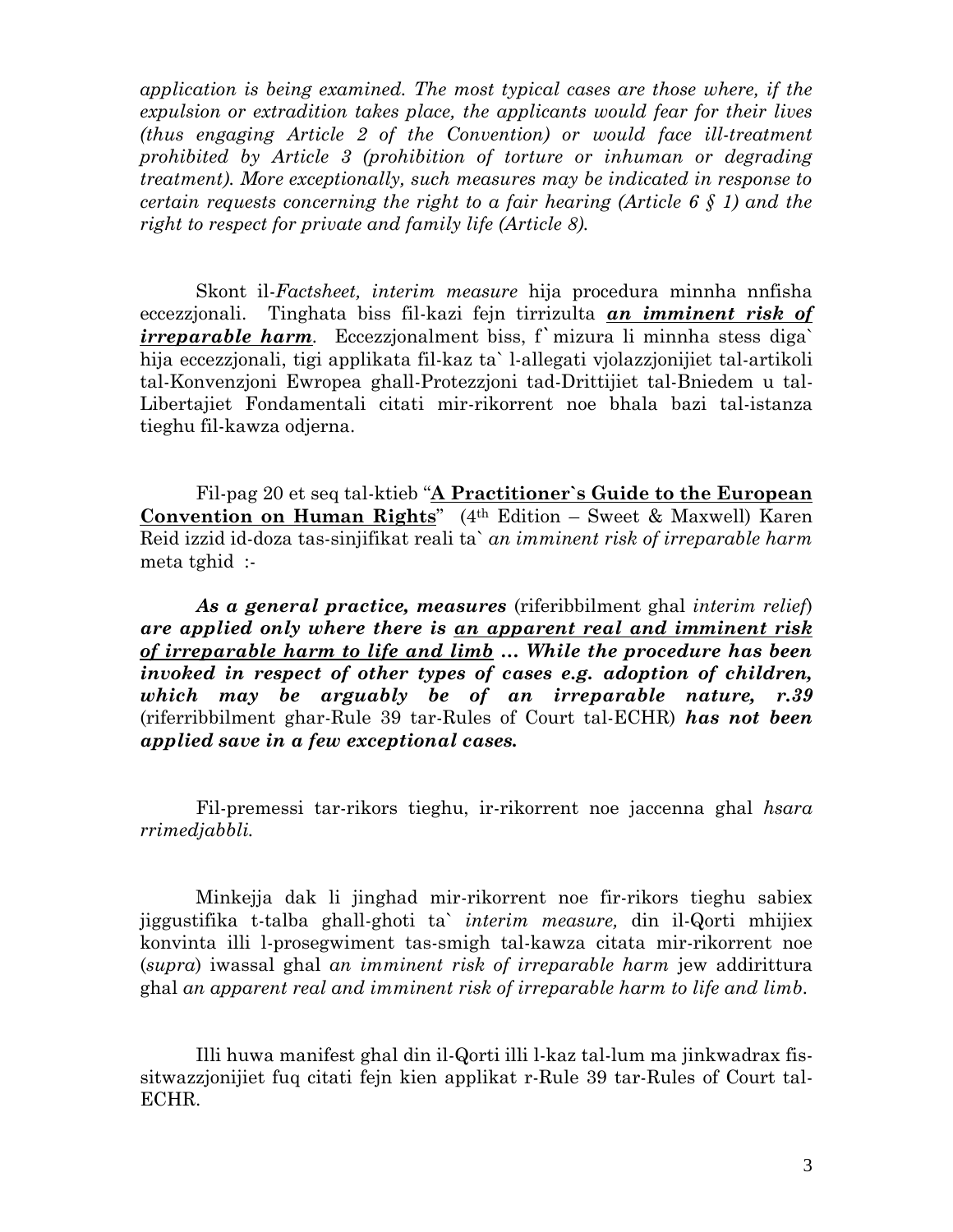Illi l-Qorti mhijiex sejra tidhol fil-mertu tal-kawza li ghandha quddiemha.

Wisq anqas sejra tlissen kelma wahda jew taghmel xi konsiderazzjoni dwar il-provi li ngabru sa issa fil-kawza tal-lum.

Il-Qorti taghmel il-kostatazzjonijiet u l-konsiderazzjonijiet taghha meta tkun fil-qaghda li taghti decizjoni dwar it-talbiet tar-rikorrent noe, u dan wara li tkun qieset l-eccezzjonijiet tal-intimat, wara li tkun semghet ilprovi kollha tal-partijiet, u wara li tkun qieset is-sottomissjonijiet taghhom.

Fil-pag 113 et seq tal-ktieb "**Theory and Practice of the European Convention on Human Rights**" (Raba` Edizzjoni – 2006 - Intersentia) lawturi van Dijk, van Hoof, van Rijn u Zwaak, ighidu –

*… it is only in cases of extreme urgency that interim measures are indicated : the facts must prima facie point to a violation of the Convention, and the omission to take the proposed measures must result or threaten to result in irreparable injury to certain vital interests of the parties or the progress of the examination.* (enfasi u sottolinear tal-qorti)

**Illi kollox ma` kollox tkompli tissahhah il-fehma tal-Qorti illi mhijiex indikata l-***interim measure* **li qed jitlob ir-rikorrent noe, ghaliex bil-fatt illi ma taghtix l-***interim measure* **rikjest, il-Qorti ma tarax illi** *prima facie* **se jkun hemm jew illi jista` jkun hemm** *an imminent risk of irreparable harm* **jew addirittura ghal** *an apparent real and imminent risk of irreparable harm to life and limb.*

**Ghar-ragunijiet kollha premessi, il-Qorti qeghda tichad it-talba tar-rikorrent noe kif dedotta fir-rikors tieghu tas-27 ta` Ottubru 2017.** 

**L-ispejjez ta` dan il-provvediment jibqghu rizervati ghallgudizzju finali dwar il-mertu.**

**Onor. Joseph Zammit McKeon Imhallef**